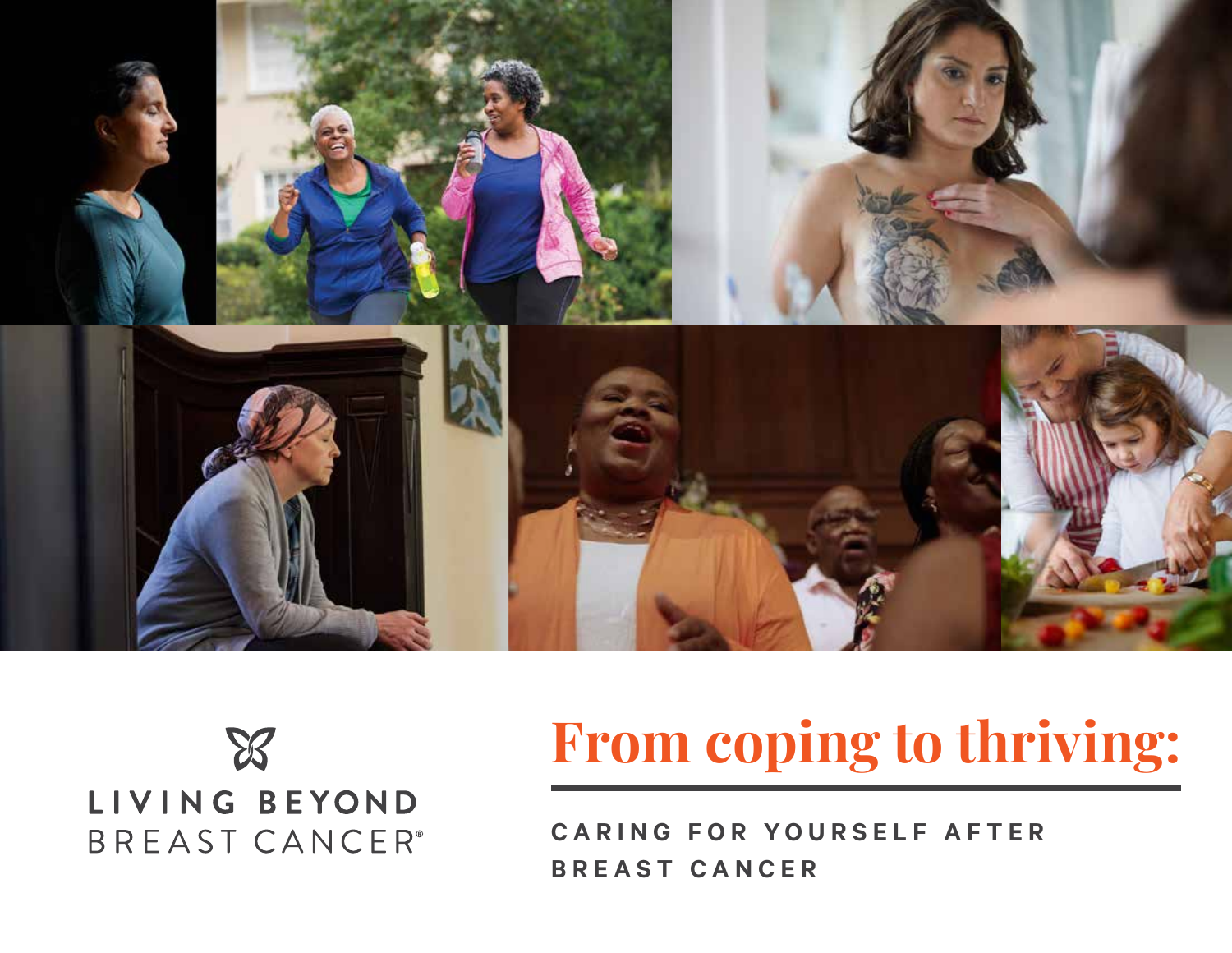

# **You've got this.**

Congratulations on taking an important step in your self-care journey by accessing this video series and resource guide.

Hearing the words "it's breast cancer" is the starting point of a whirlwind experience of doctors, treatments, and side effects. Active treatment leaves little time and energy to process your emotions and adjust to the physical and mental changes you are going through.

We created a video series to help you care for yourself and thrive when you finish active treatment. In these videos, and throughout this guide, you will learn about tools for processing your emotions, making meaning, accepting your changed body, and managing fear of recurrence.

**We're here for you,** Living Beyond Breast Cancer Team

This video series and guide are not a substitute for mental health treatment.

P R E S E N T I N G ORGANIZATIONAL PARTNER SIGNATURE BENEFACTOR FRIEND



![](_page_1_Picture_11.jpeg)

![](_page_1_Picture_12.jpeg)

![](_page_1_Picture_13.jpeg)

![](_page_1_Picture_14.jpeg)

![](_page_1_Picture_16.jpeg)

Jefferson Health/ Sidney Kimmel Cancer Center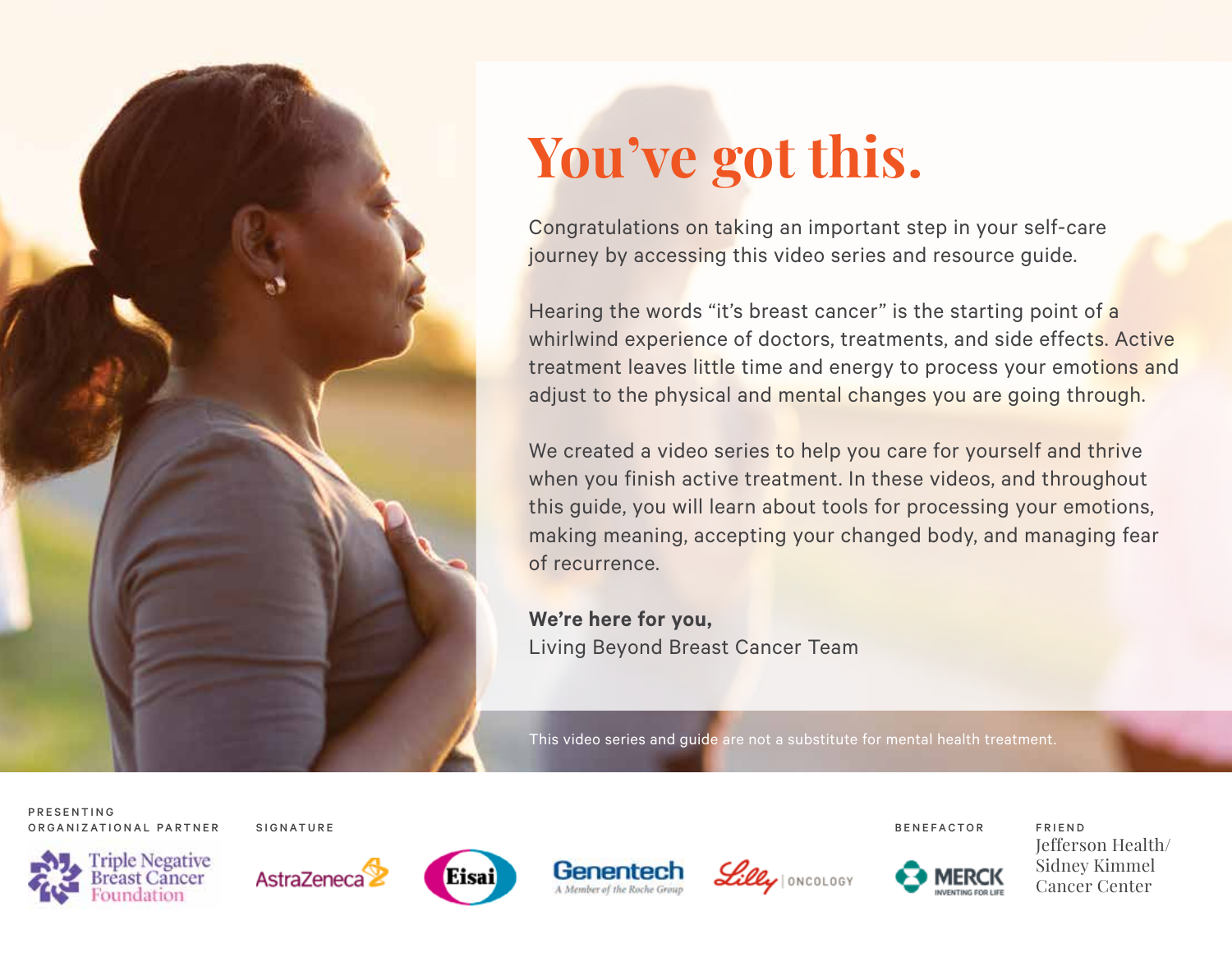### **Fear of recurrence**

**Sage Bolte, PhD, LCSW, CST |** Chief Philanthropy Officer & President, Inova Health Foundation

Fear of recurrence, or fear of the cancer coming back, is one of the most common worries among people with breast cancer. This fear can have a powerful effect on the quality of your life. This video explores common triggers and explains what you can do to manage your feelings and take control of what you can to live fully beyond your fear.

![](_page_2_Picture_3.jpeg)

**NOTES** Use this space to write your key takeaways.

### **A D D I T I O N A L R E S O U R C E S**

**[Learning to live with my fear of recurrence](https://www.lbbc.org/blog/learning-live-my-fear-recurrence) [Managing Your Fear of Recurrence](https://www.lbbc.org/learn/living-breast-cancer/fear-recurrence/managing-your-fear-recurrence) [Mindfulness meditation for resilience](https://www.lbbc.org/news-opinion/mindfulness-meditation-resilience-anusha-wijeyakumar-ma-cpc-ryt)**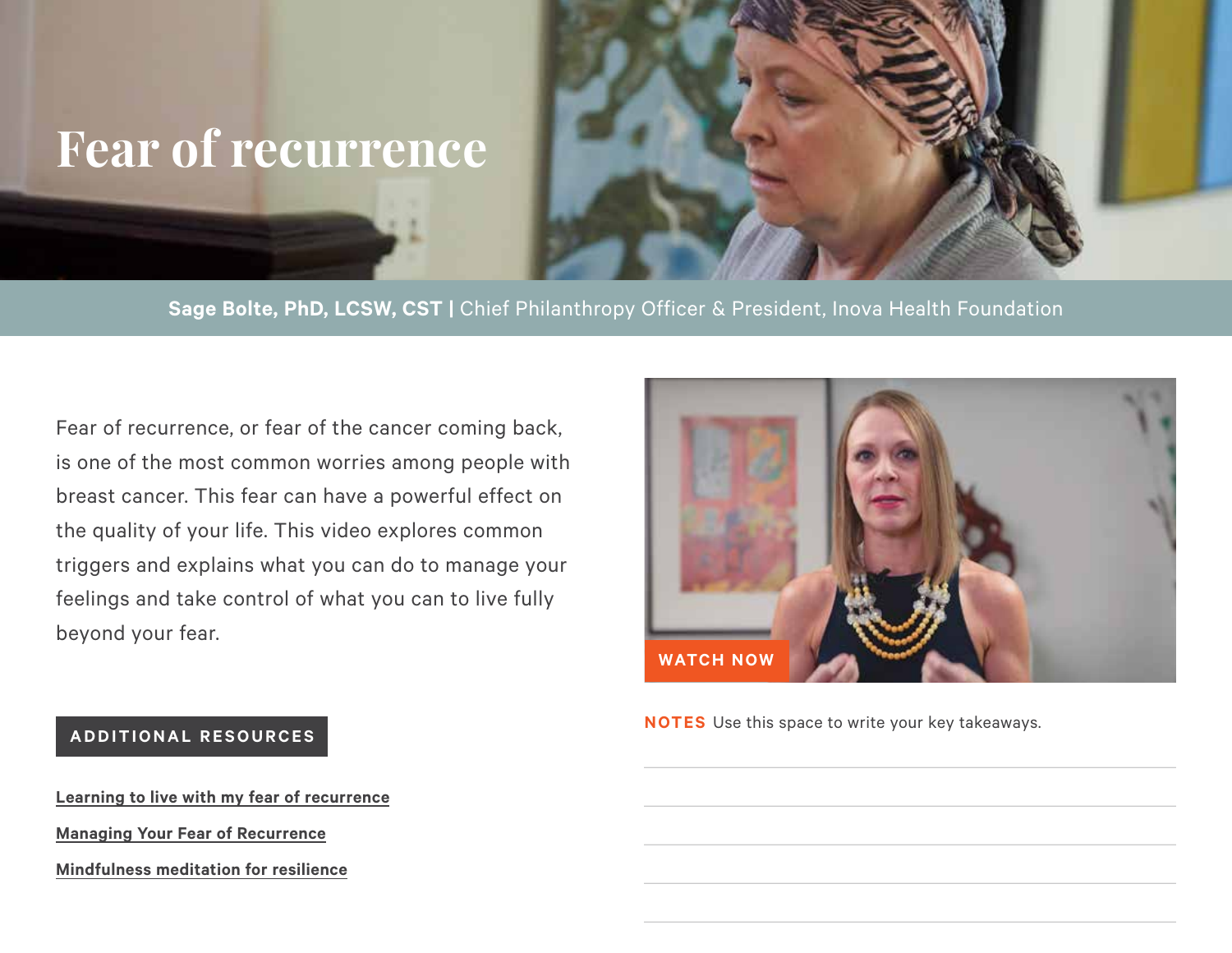![](_page_3_Picture_0.jpeg)

**Sage Bolte, PhD, LCSW, CST |** Chief Philanthropy Officer & President, Inova Health Foundation

Breast cancer can take a toll on how you relate and feel about your body. This video offers insight on what factors can impact body image and provides you with practical first steps toward self-acceptance and love.

![](_page_3_Picture_3.jpeg)

**NOTES** Use this space to write your key takeaways.

### **A D D I T I O N A L R E S O U R C E S**

**[Deciding to Go Flat: Yael Levin](https://www.lbbc.org/blog/deciding-go-flat-yael-levin)**

**[8 Tips for Body Acceptance After a Mastectomy](https://www.lbbc.org/blog/8-tips-body-acceptance-after-mastectomy)**

**[Loving the skin you're in: Breast reconstruction, body image,](https://www.youtube.com/watch?v=0Dhn8fSvqCQ)  [and body positivity](https://www.youtube.com/watch?v=0Dhn8fSvqCQ)**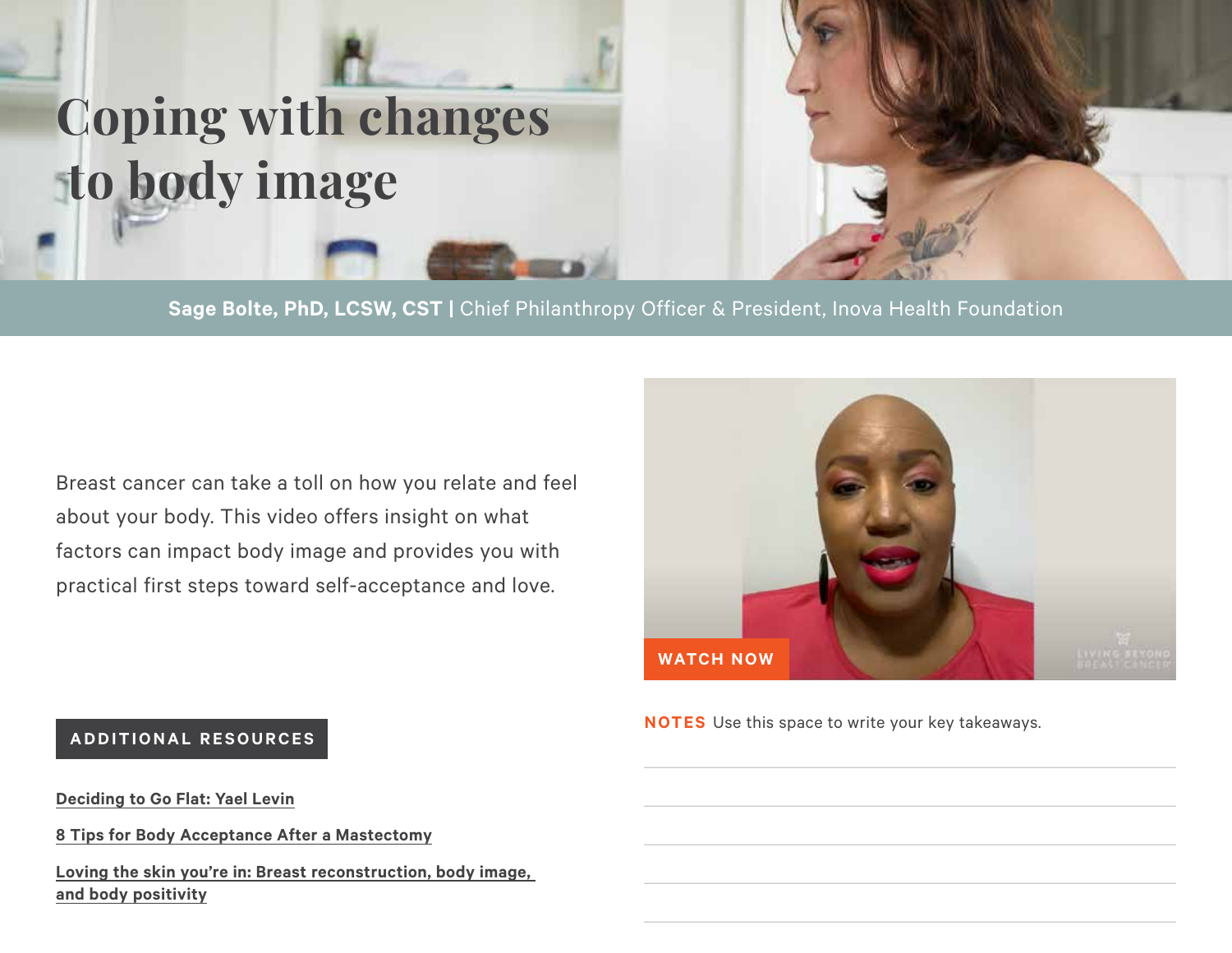### **Making sense, making meaning after a breast cancer diagnosis**

**Eucharia Borden, MSW, LCSW, OSW-C |** Senior Director of Health Equity, Cancer Support Community

What does "getting back to normal" look like after a breast cancer diagnosis? How do you make sense of what has happened and what does the way forward look like? This video will unpack these questions and provide you with tips on how to process the impact of your experience.

![](_page_4_Picture_3.jpeg)

**NOTES** Use this space to write your key takeaways.

### **A D D I T I O N A L R E S O U R C E S**

**[Making meaning after a diagnosis of breast cancer](https://www.lbbc.org/making-meaning-after-diagnosis-breast-cancer) [Newly Out of Treatment: What Now?](https://www.lbbc.org/newly-out-treatment-what-now) [What I Wish I Knew: Nothing really prepares](https://www.lbbc.org/blog/what-i-wish-i-knew-nothing-really-prepares-you-breast-cancer)  [you for breast cancer](https://www.lbbc.org/blog/what-i-wish-i-knew-nothing-really-prepares-you-breast-cancer)**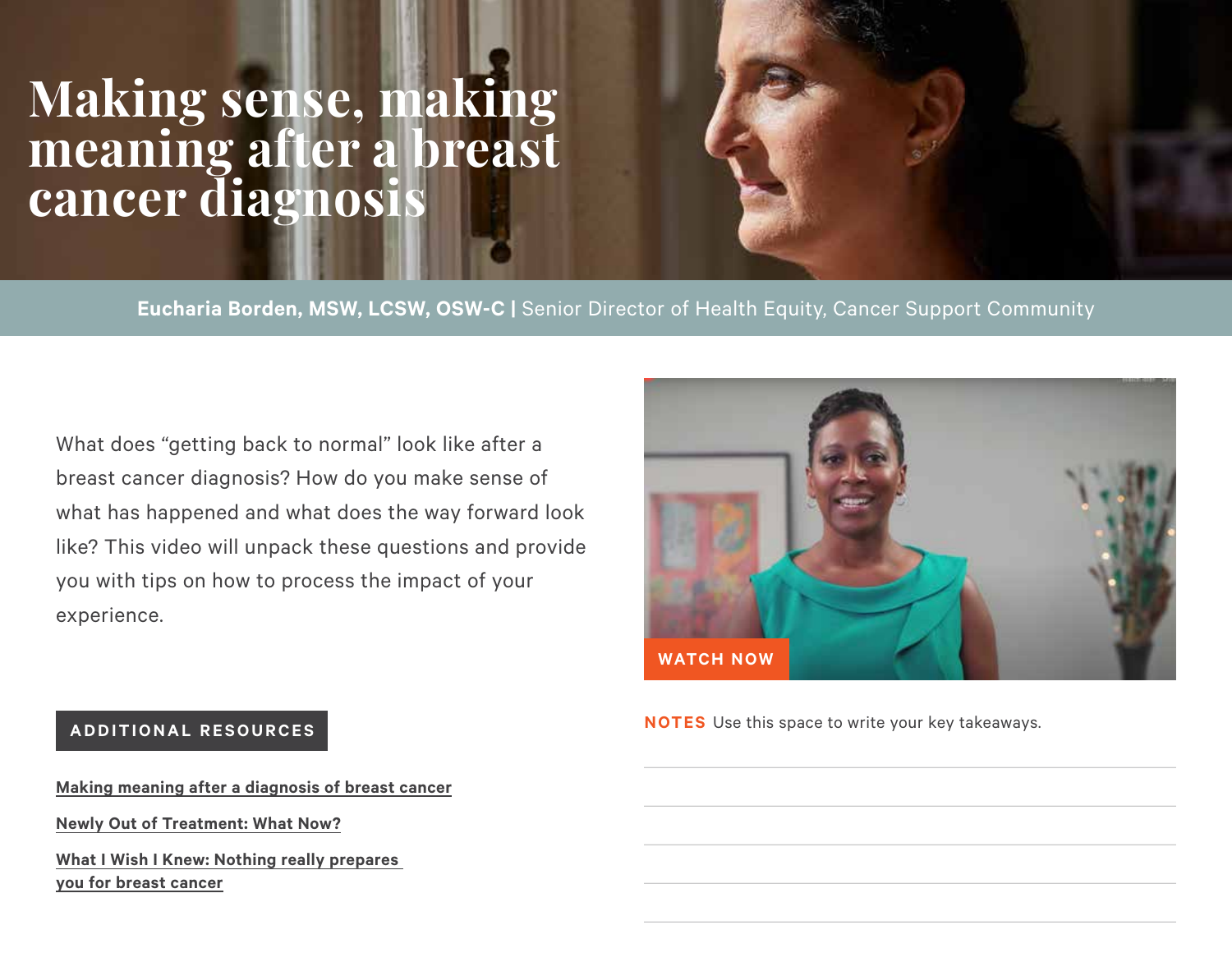### **Living with a history of triple-negative breast cancer**

**Melissa Berry |** Founder, Cancer Fashionista | Host, Dear Cancer, I'm Beautiful Board Member, Triple Negative Breast Cancer Foundation

**Valerie Blackwell-Howard | Patient Advocate, Triple Negative Breast Cancer Foundation** 

Melissa Berry and Valerie Blackwell-Howard, two women diagnosed with triple-negative breast cancer, discuss their diagnosis, life after treatment, and how they have each moved forward while living with a history of TNBC.

### **ADDITIONAL RESOURCES**

**[Ask the expert: Triple-negative breast cancer with](https://www.lbbc.org/ask-expert-triple-negative-breast-cancer-elaine-walsh-mb-bch-bao-phd)  [Elaine Walsh, MB BCh BAO, PhD](https://www.lbbc.org/ask-expert-triple-negative-breast-cancer-elaine-walsh-mb-bch-bao-phd)** 

**[TNBC and Me: Thriving After Triple-Negative Breast Cancer](https://www.lbbc.org/node/7100)**

**[TNBC and Me: The Importance of Mental Health](https://www.lbbc.org/node/7057)**

![](_page_5_Picture_8.jpeg)

**NOTES** Use this space to write your key takeaways.